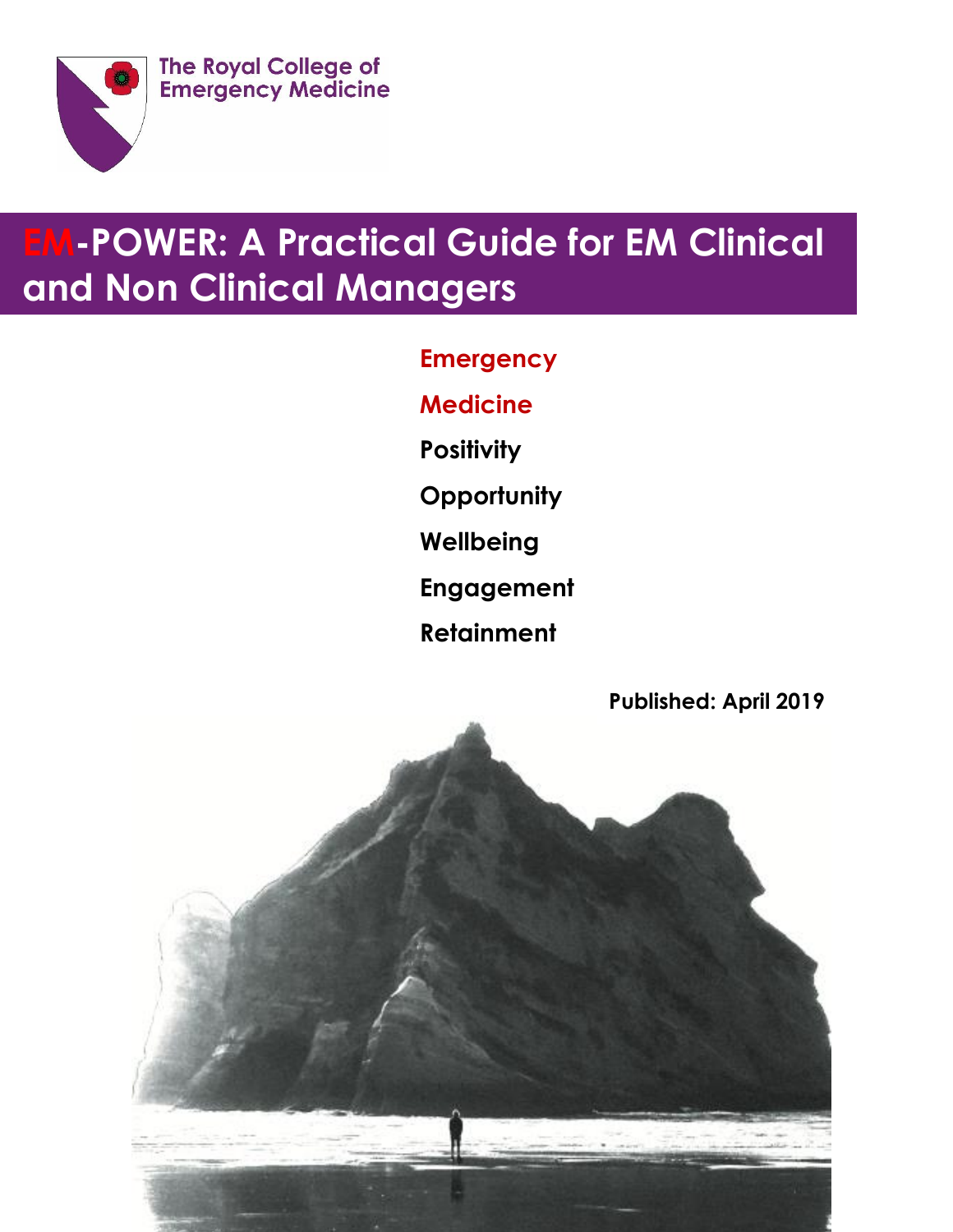# **Contents**

| ACTION 2: Embed your processes with the right ED staffing and leadership |
|--------------------------------------------------------------------------|
|                                                                          |
|                                                                          |
| ACTION 4: Consider your staff needs when planning rosters, planning      |
|                                                                          |
|                                                                          |
|                                                                          |
|                                                                          |
|                                                                          |
|                                                                          |
|                                                                          |
|                                                                          |
|                                                                          |
|                                                                          |
|                                                                          |
|                                                                          |
|                                                                          |
|                                                                          |
|                                                                          |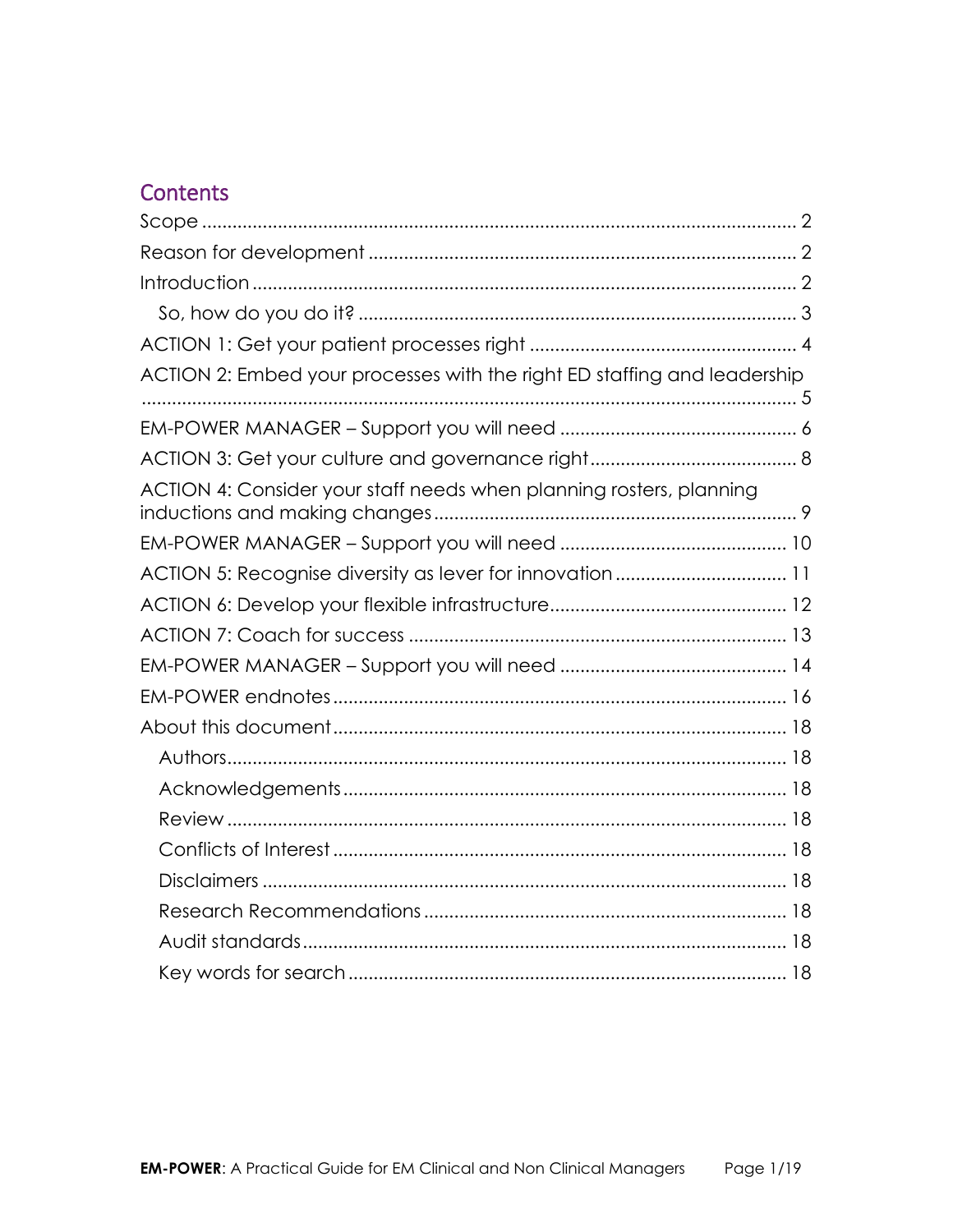

# <span id="page-2-0"></span>**Scope**

This guide provides practical information for Emergency Medicine (EM) clinical and non-clinical managers.

# <span id="page-2-1"></span>**Reason for development**

This forms the third of a 'suite' of sustainable working practice guides in EM.

Published guides include:

- **EM-POWER**: A Guide to Engage and Retain your Established EM staff, September 2018
- **EM-POWER:** A Wellness Compendium for EM, April 2019

Future guides will include:

- **EM-POWER:** A Practical Guide to Flexible Working and Good EM Rota Design
- **EM-POWER**: Returning to EM Clinical Practice, Skills Maintenance and Future Professional and Personal Development

# <span id="page-2-2"></span>**Introduction**

What is it about EM staff – dynamic, committed, they take ownership of their patients, great at managing flow, multi tasking, escalating and ramping it up. Do you understand your staff and what their motivations may be? Do you want to keep them engaged, productive and forward focussed? Do you know the best strategies to do this?

Leading the EM team can be amazing. If you do it well, patients will benefit, staff will love you and your service will outperform all expectations.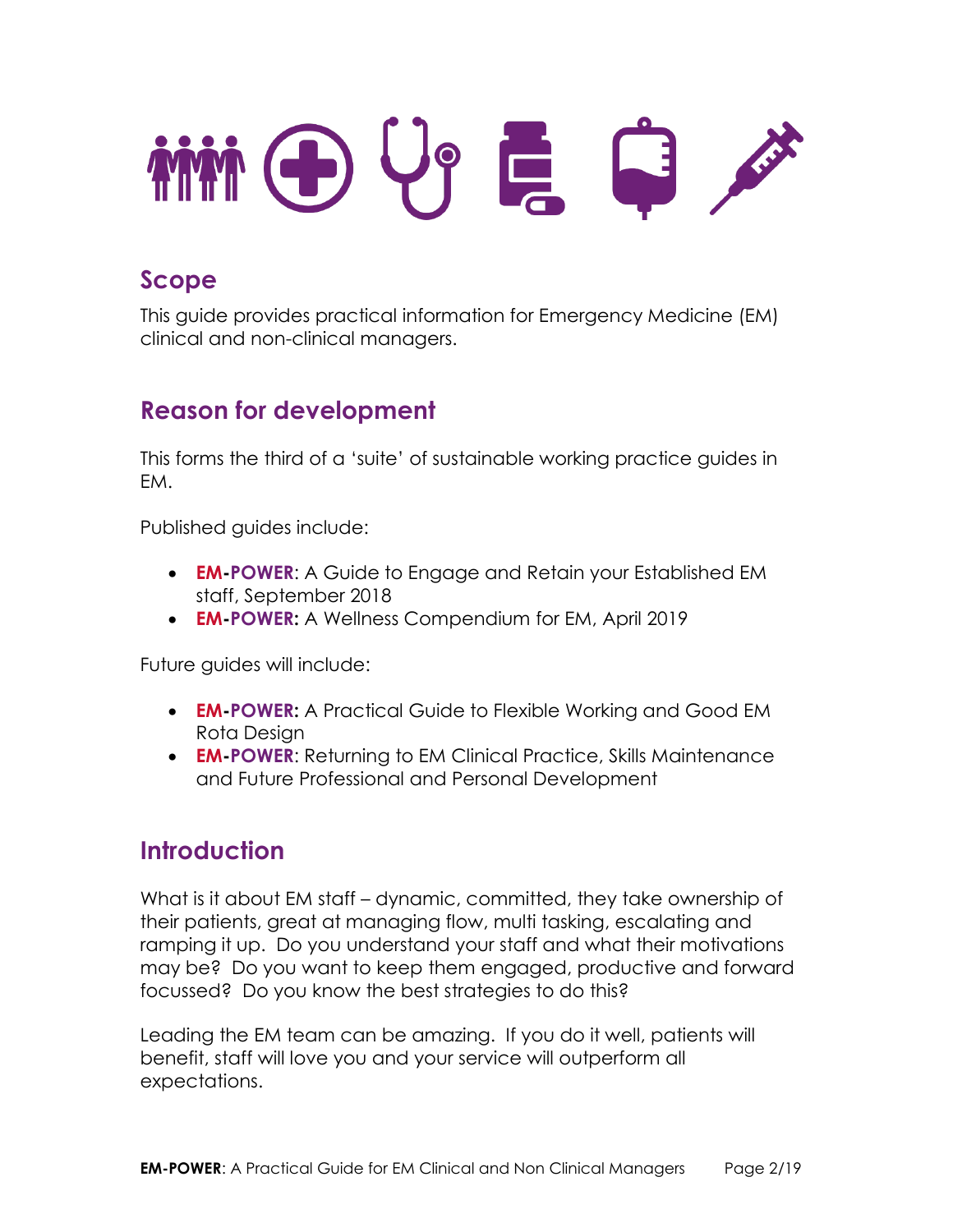To do this well, however, takes skill. Balancing the needs of performance, your team and of each individual can be tricky, but if you do it well, the rewards in terms of satisfaction can be immeasurable.

**Definition:** an EM manager is anyone who has direct line management responsibility over EM staff. This includes Clinical Managers who may have titles such as **Lead Clinician** or **Clinical Director**. It also includes Non-Clinical Managers who may have titles such as **Service Manager** or **General Manager**.

### <span id="page-3-0"></span>**So, how do you do it?**

We hope the following pages give you some key insights into how to manage and lead your teams effectively whilst balancing the needs for your patients with the individual needs of your staff.

These pages describe an action focussed approach detailing the 'Super Seven' actions you need to take. Each group of actions is followed by a summary of the support you will need to make it happen and to develop yourself into an **EM-POWER MANAGER.**

### **YOUR SUPER SEVEN ACTIONS**

- **ACTION 1: Get your patient processes right**
- **ACTION 2: Embed your processes with the right ED staffing and leadership**
- **ACTION 3: Get your culture and governance right**
- **ACTION 4: Consider your staff needs when planning rosters, planning inductions and making changes**
- **ACTION 5: Recognise diversity as a lever for innovation**
- **ACTION 6: Develop your flexible infrastructure**
- **ACTION 7: Coach for success**

### **Implement these changes to truly transform yourself into an EM-POWER MANAGER and transform your ED.**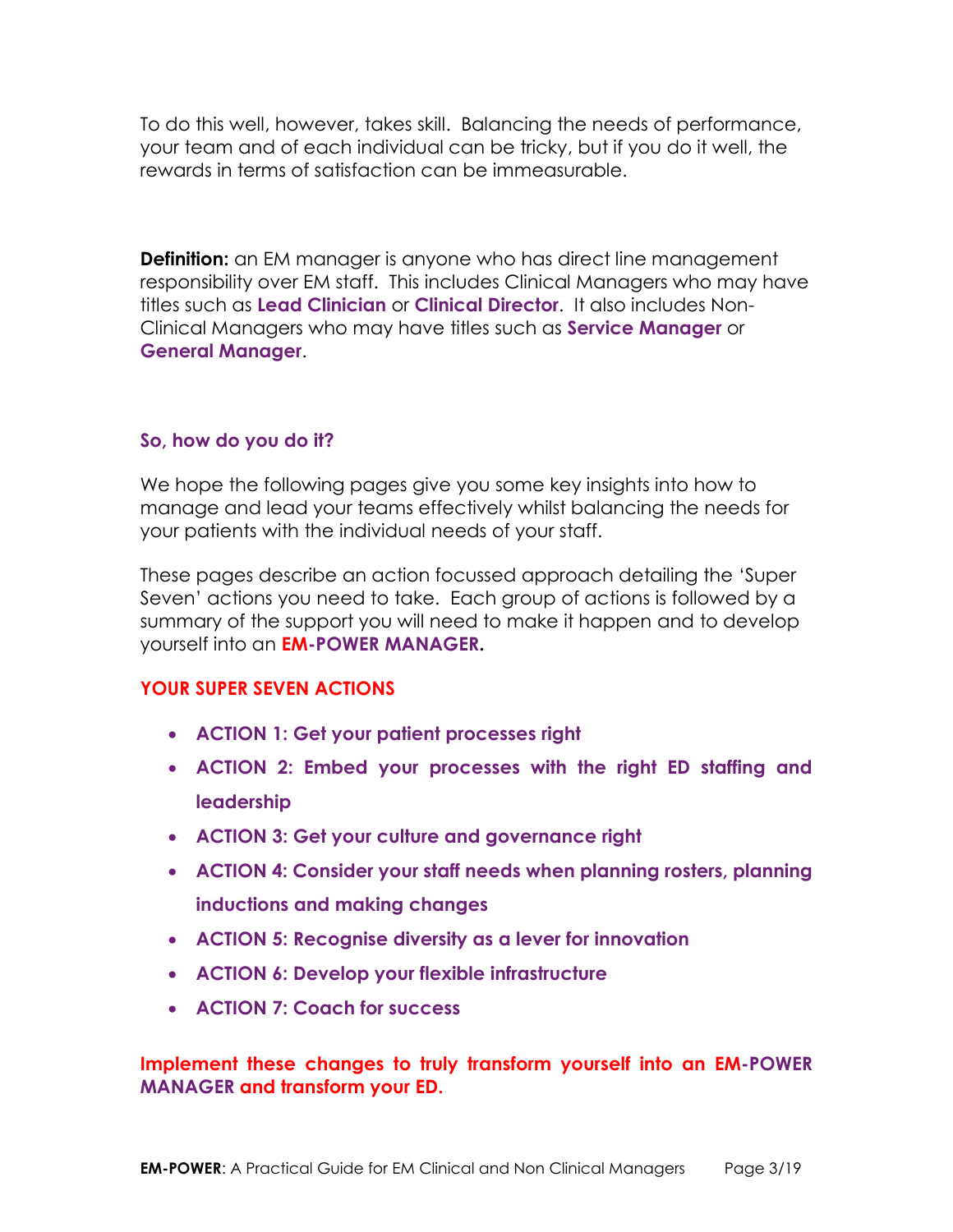# <span id="page-4-0"></span>**ACTION 1: Get your patient processes right**

The key to getting your EM staff engaged is to make sure that as an EM Manager, you are patient focussed, first and foremost. To demonstrate this, your first action must be to get your patient processes right. To get your patient care and experience right you need good flow, with simple, tight reproducible processes twenty-four hours a day.

Use the expertise within your team to help establish the best processes for your unit or department. Just bear in mind that some 'traditional' practices may not necessarily be in your patients' best interests. Being deconditioned and disempowered when admitted to hospital may not benefit your patients long term. Instead, ambulating patients and keeping them safely out of hospital may be a better option.



### **Key resource**

Please see [Are your patients fit to sit?](https://improvement.nhs.uk/resources/are-your-patients-fit-sit/) for more information which encourages frontline healthcare professionals and paramedics to put an end to patients lying down on trolleys and stretchers if they are well enough to sit and stand.

It is also important to learn from past experiences. If you are a new or experienced manager, the established staff in your team will have a wealth of experience on what has worked well in the past and what has not. Use this information in a targeted manner to guide decision making. However, do not be afraid to innovate and learn from other units.



### **Key resource**

Please see [Under pressure: safely managing increased demand in](https://www.cqc.org.uk/publications/themed-work/under-pressure-safely-managing-increased-demand-emergency-departments)  [emergency departments](https://www.cqc.org.uk/publications/themed-work/under-pressure-safely-managing-increased-demand-emergency-departments) for more information on safely managing increased demand in the Emergency Department (ED).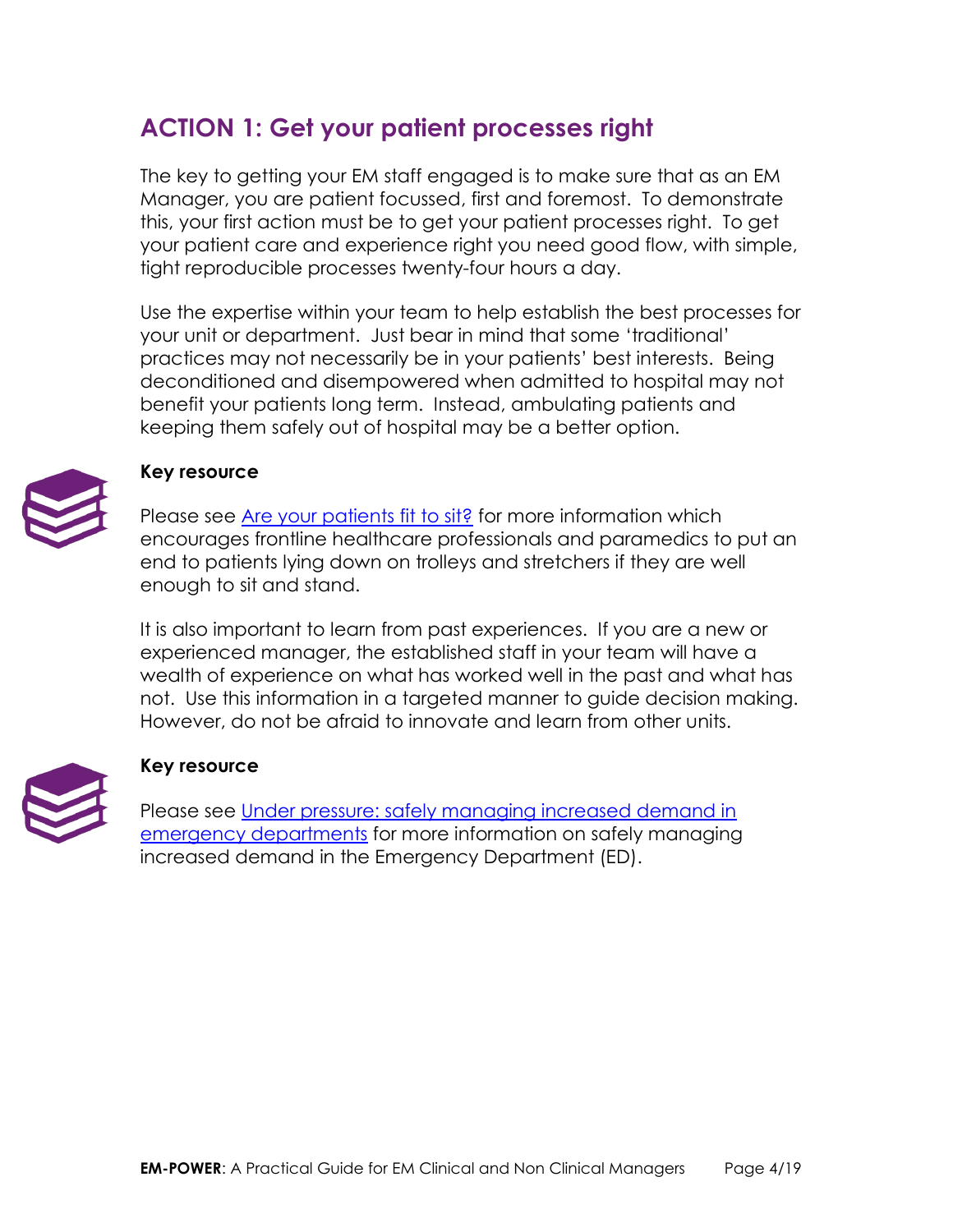# <span id="page-5-0"></span>**ACTION 2: Embed your processes with the right ED staffing and leadership**

To bring your processes to life, you will need good operational leadership on the shop floor twenty-four hours a day. Hence investing time to develop your staffing model is key. A critical success factor will be how you develop and encourage your established, new and aspiring EM leaders as they will be instrumental in making your patient processes embed.

New guidance on staffing in the ED has been produced by the Royal College of Emergency Medicine. Use this detailed guidance to ensure robust 'in charge' and area leadership are in place to maximise quality and safety in your service.

## **Key resource**

Please see [RCEM Workforce Recommendations 2018](https://www.rcem.ac.uk/docs/Workforce/RCEM_Consultant_Workforce_Document_(revised_Feb_2019).pdf) for further information on consultant staffing in emergency departments in the UK.

Similarly, make sure that all your 'in charge' and area leaders are crystal clear on the expectations of them when they are in that role. And assist them by making sure the whole team is sighted on what you are trying to achieve operationally day by day – examples could be as follows:

- Do you want plans for patients made and delivered by two hours in their patient journey or two and a half hours?
- Do you want your staff to aim to see one patient every hour or one patient every half an hour?
- Is your departmental vision to have every patient seen by a clinician within one hour? Is this even realistic? What staffing and infrastructure changes will you need to make this happen?

Getting all your team on board and facing in the right direction in order to deliver outstanding patient care is tough. However, with clear sight, vision and determination, you can make this happen.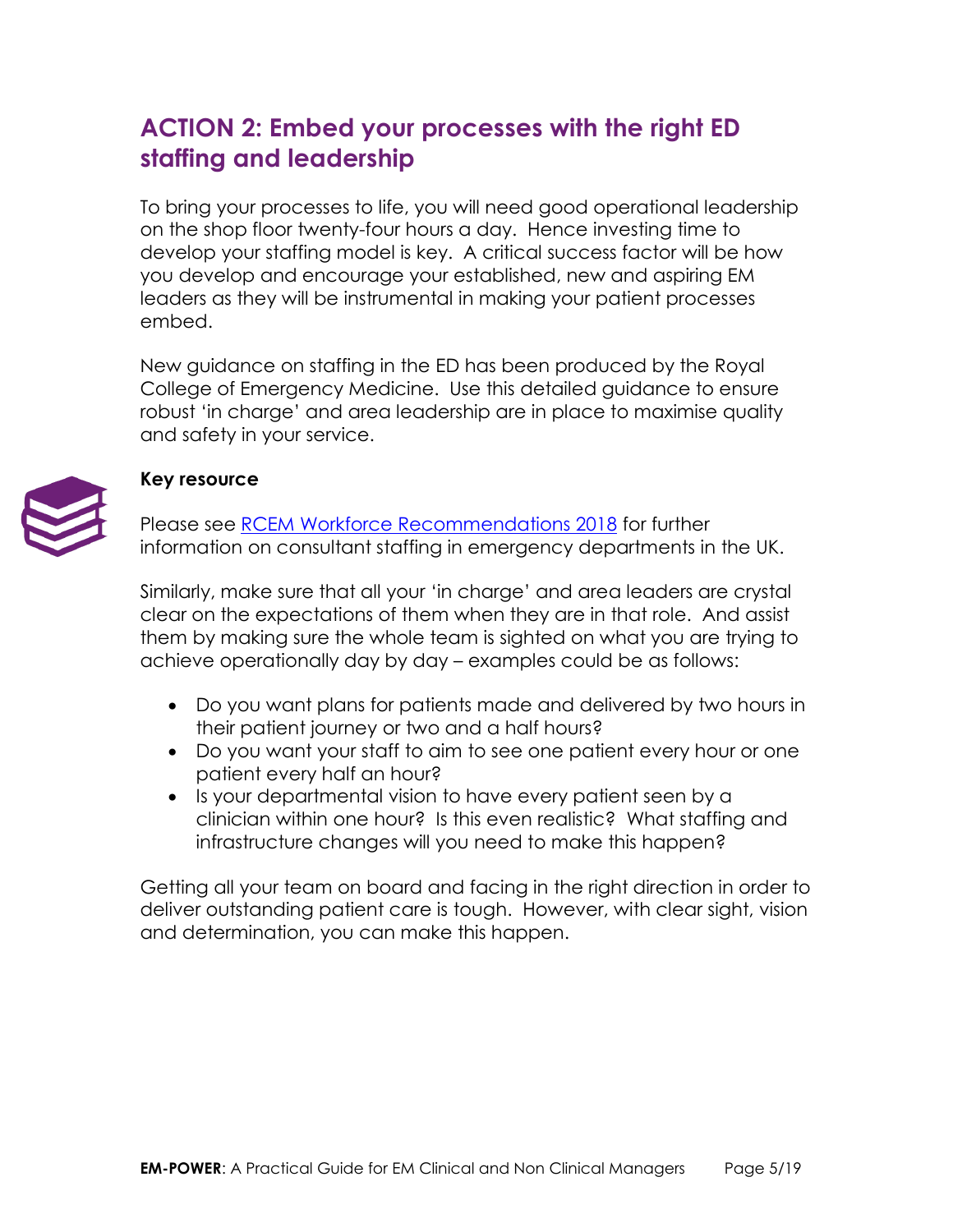# <span id="page-6-0"></span>**EM-POWER MANAGER – Support you will need**

You will only be able to influence the flow within your own department. And as we know ED flow is dependent on so many other factors which collectively lead to Crowding and Exit Block.



#### **Key resource**

Please see [What should we do about crowding in emergency](https://www.magonlinelibrary.com/doi/full/10.12968/hmed.2018.79.9.500)  [departments?](https://www.magonlinelibrary.com/doi/full/10.12968/hmed.2018.79.9.500) for more information on crowding and exit block.

To be an **EM-POWER MANAGER**, whilst transforming your service, you will need to beat the drum to encourage good practice within other areas of the organisation. This will take skill, timing and negotiation but knowing what best practice looks like both within and outside your department will help you highlight these innovations to others.

You will need the support of your own immediate managers and your organisation's leaders. Your organisation's medical lead (Chief Medical Officer or Medical Director) may need to enforce clear interprofessional standards to ensure smooth patient referral. And you will need to work alongside other professional colleagues and leads to ensure simple effective patient pathways exist to support these standards.



### **Key resource**

[Please see the Rapid Improvement Guide to: The 6 As of managing](https://improvement.nhs.uk/documents/630/6As-managing-emergency-admissions-RIG.pdf)  [emergency admissions](https://improvement.nhs.uk/documents/630/6As-managing-emergency-admissions-RIG.pdf) for more information on managing emergency admissions.



### **Key resource**

Please see **SAEC** for more information on supporting organisations to achieve sustainable changes within their systems.

Your operations lead (Chief Operating Officer, Director of Operations) will need to work alongside colleagues to implement changes throughout the patient pathway from admission to discharge to reduce delays. Escalation processes will also need to be clearly mapped out, tested and agreed. These will be the key to managing surges in demand.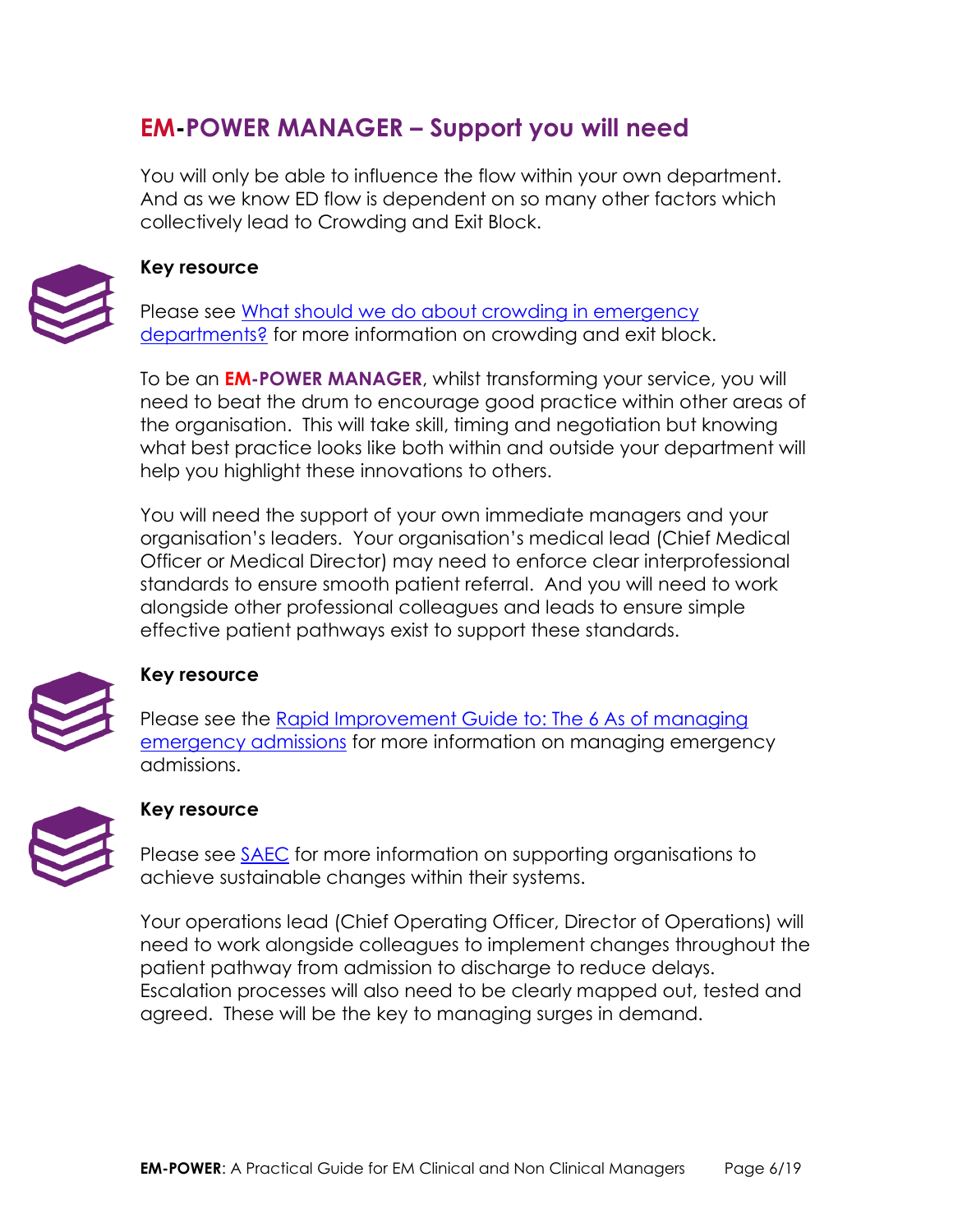

#### **Key resource**

Please see the [Red2Green](https://improvement.nhs.uk/improvement-offers/red2green-campaign/) campaign for more information on reducing delays in the patient journey

And you will need the support of your business and finance teams to grow your team of ED staff and shop floor leaders (both medical and nursing) who can manage care and flow twenty-four hours a day. Writing a balanced and well-informed business case in line with the organisation's current thinking, can mean the difference between the presentation of a successful case or failure.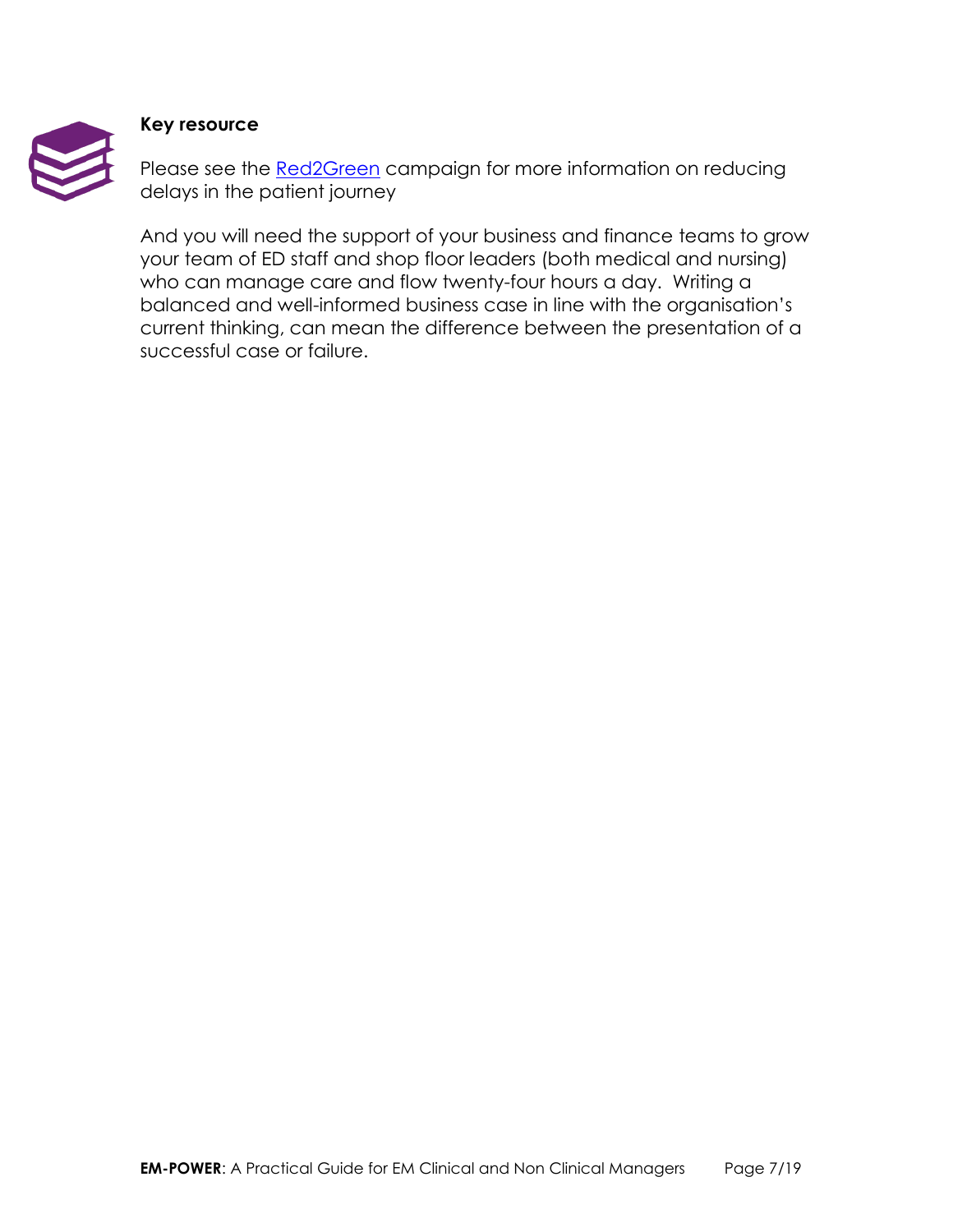# <span id="page-8-0"></span>**ACTION 3: Get your culture and governance right**

Having the right culture in your ED is key. Staff will be working day and night managing ill, injured and vulnerable patients. They need to know that the culture within your unit or department is there to support them.

Of course, it is important to have good governance in place which puts quality and safety at its heart. However, for too long, the culture within organisations has been to blame rather than learn. Recent guidance seeks to redress the balance and put a robust but fair approach in place. This is what you must embody and promote within your department.



### **Key resource**

Please see [A just culture guide](https://improvement.nhs.uk/resources/just-culture-guide/) that encourages managers to treat staff involved in a patient safety incident in a consistent, constructive and fair way.

We also know the uncomfortable truth that, as in other specialties, bullying and undermining exist in Emergency Medicine and that this can be a key determinant of why staff leave or why they fail to continue in the specialty. We know that this bullying and undermining approach by senior or more established staff towards others can breed resentment and equally can result in harm or deleterious consequences for patients. Clear leadership will be required to stamp out behaviours of this kind within your department and organisation.



### **Key resource**

Please see [Mentoring and Bullying](http://www.emtraineesassociation.co.uk/mentoring-and-bullying.html) for more information on this.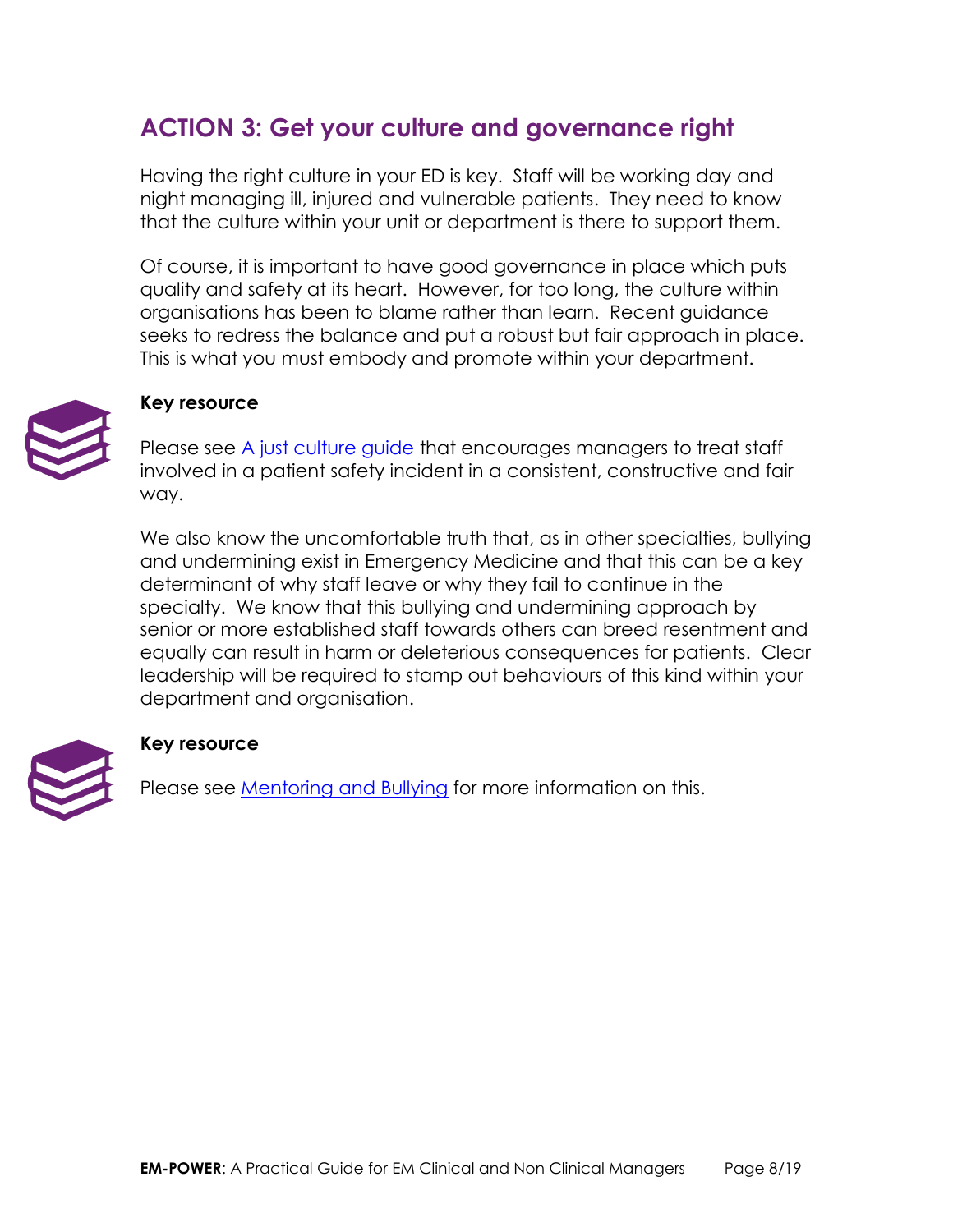# <span id="page-9-0"></span>**ACTION 4: Consider your staff needs when planning rosters, planning inductions and making changes**

How departments treat their staff is also a key marker of the culture within. This translates into issues around how departments organise their rotas and inform their staff of changes when they occur. Do they do this within a culture of respect and acknowledgement that their staff may have commitments outside of work or is it done without this recognition? In this context, make sure staff get their rotas on time.

EM rostering is a special skill. Clear acknowledgement needs to be given to the contractual terms and conditions staff are employed under before rotas are designed and made. Hence, hours limits and rest requirements must be adhered to.

However, a more nuanced approach should be taken in EM. Even though contractually staff can be rostered in a way according to their Ts & Cs, this may not necessarily be the best way to do it. Hence a more flexible and adaptable approach may be required.



### **Key resources**

Please refer to [Training environments 2018: key findings from the national](https://www.gmc-uk.org/-/media/documents/training-environments-2018_pdf-76667101.pdf?dm_i=2P18,SO0V,5Q6R3Z,2Y9YT,1)  [training surveys](https://www.gmc-uk.org/-/media/documents/training-environments-2018_pdf-76667101.pdf?dm_i=2P18,SO0V,5Q6R3Z,2Y9YT,1) for more information.

Please see **Fatigue, Shift work and Rotas** for more information.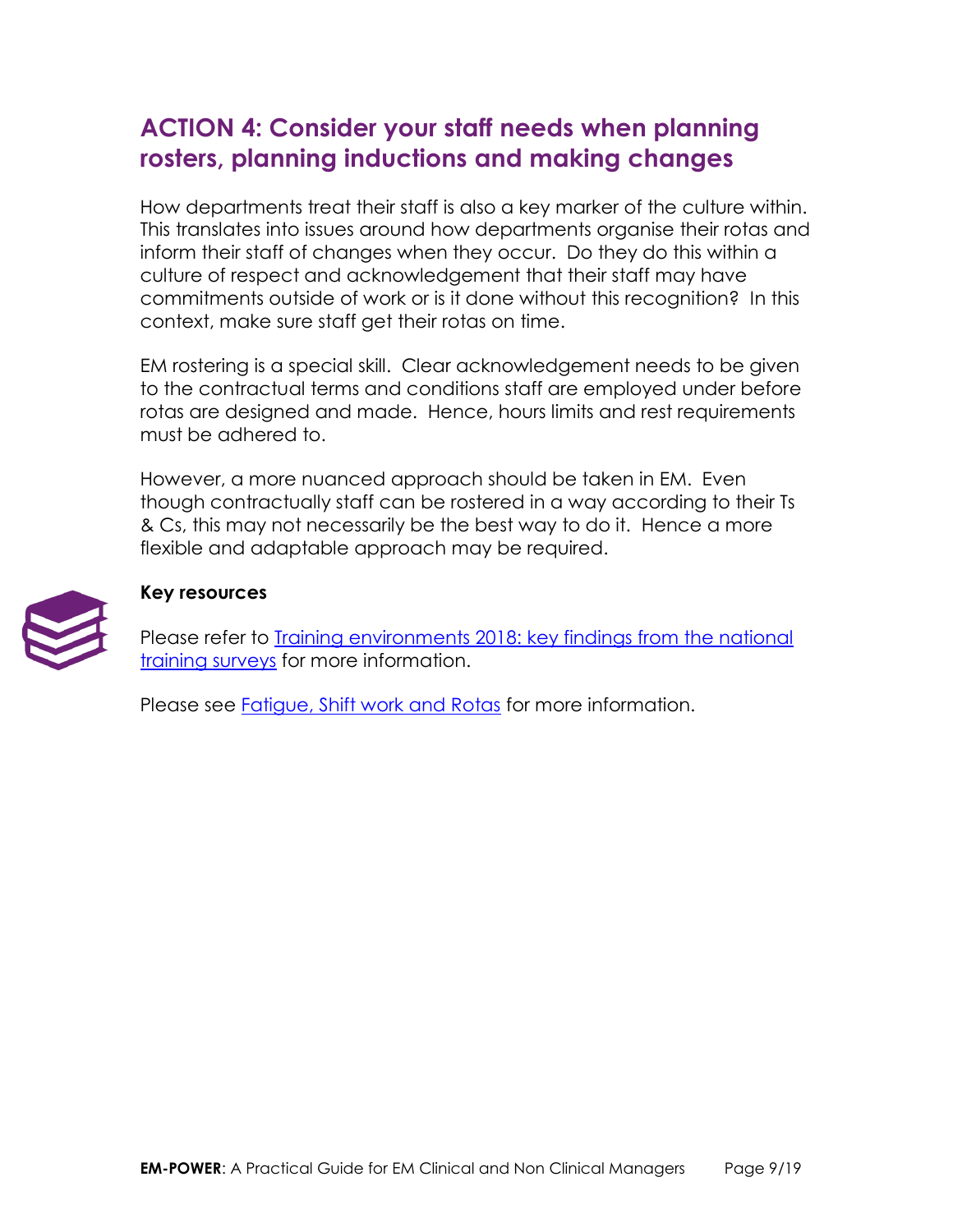# <span id="page-10-0"></span>**EM-POWER MANAGER – Support you will need**

To be an **EM-POWER MANAGER**, you will need the support of your organisation to develop bespoke rosters and job plans for individuals which use best practice quidance.

Emergency Medicine is a unique specialty due to the unscheduled nature of its demand, its variety and its acuity. Hence you will need the support of your organisation's medical lead and medical staffing department to ensure special provisions are made when rostering or job planning. This may include developing different tariffs for programmed activities for established staff in EM versus other specialties or negotiating SPA time for trainees in EM.

Some of these changes may require sustained negotiation within your organisation until they are fully realised. However, persistence is key. If you achieve these, you will be well on the way to becoming a true **EM-POWER MANAGER**.



### **Key resources**

Please see [Rostering guidance](https://www.bma.org.uk/advice/employment/contracts/junior-doctor-contract/rostering-guidance/overview) – overview for a comprehensive explanation of how contractual rules can be used most effectively.

Please refer to **TSC recommendations for SPA time for EM Trainees** for further information.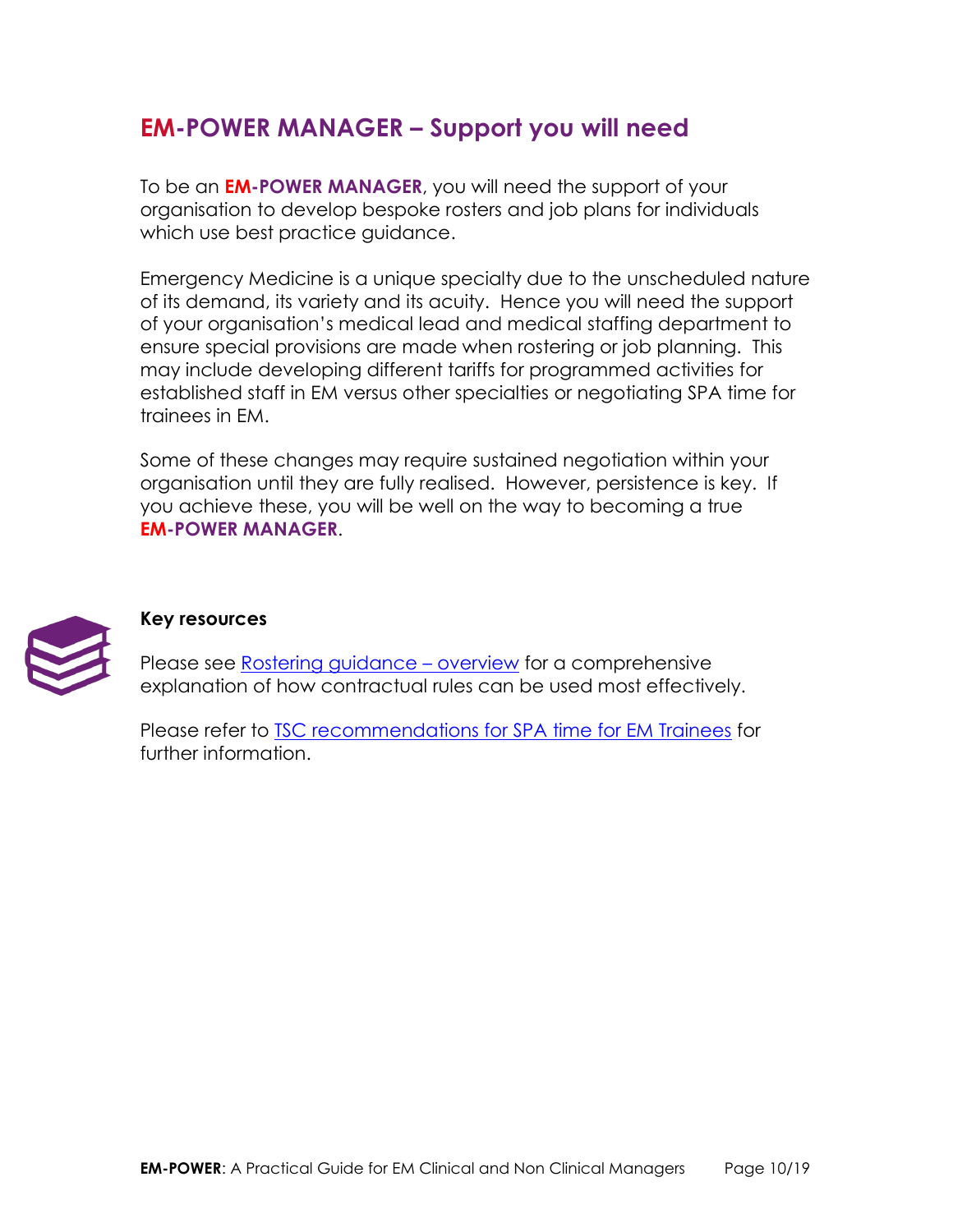# <span id="page-11-0"></span>**ACTION 5: Recognise diversity as lever for innovation**

EM's strength is in its diversity. As staff develop, they may want to engage in a variety of activities which may on first view not have clear benefits to their role in the ED. This may include work oversees or for local charities. It may involve work performed for other organisations or with other healthcare providers.

Some of this work will be paid. However other elements of this work will be done due to interest, goodwill or for professional development.

Recognising the diversity of your workforce allows you to tailor how you manage them based on their needs. This may mean that for some, incorporating work which would have otherwise been done in their own time into their job plans as paid sessions will not only engage staff but will also motivate them to use this work to further innovate within your organisation. Think of it as a 'retention premium' for those individuals who you value and want to retain in your workforce.

And you will soon realise the added benefits when other colleagues in peer networks hear of your approach. They may also want to join, thus improving your ability to recruit new members to the team.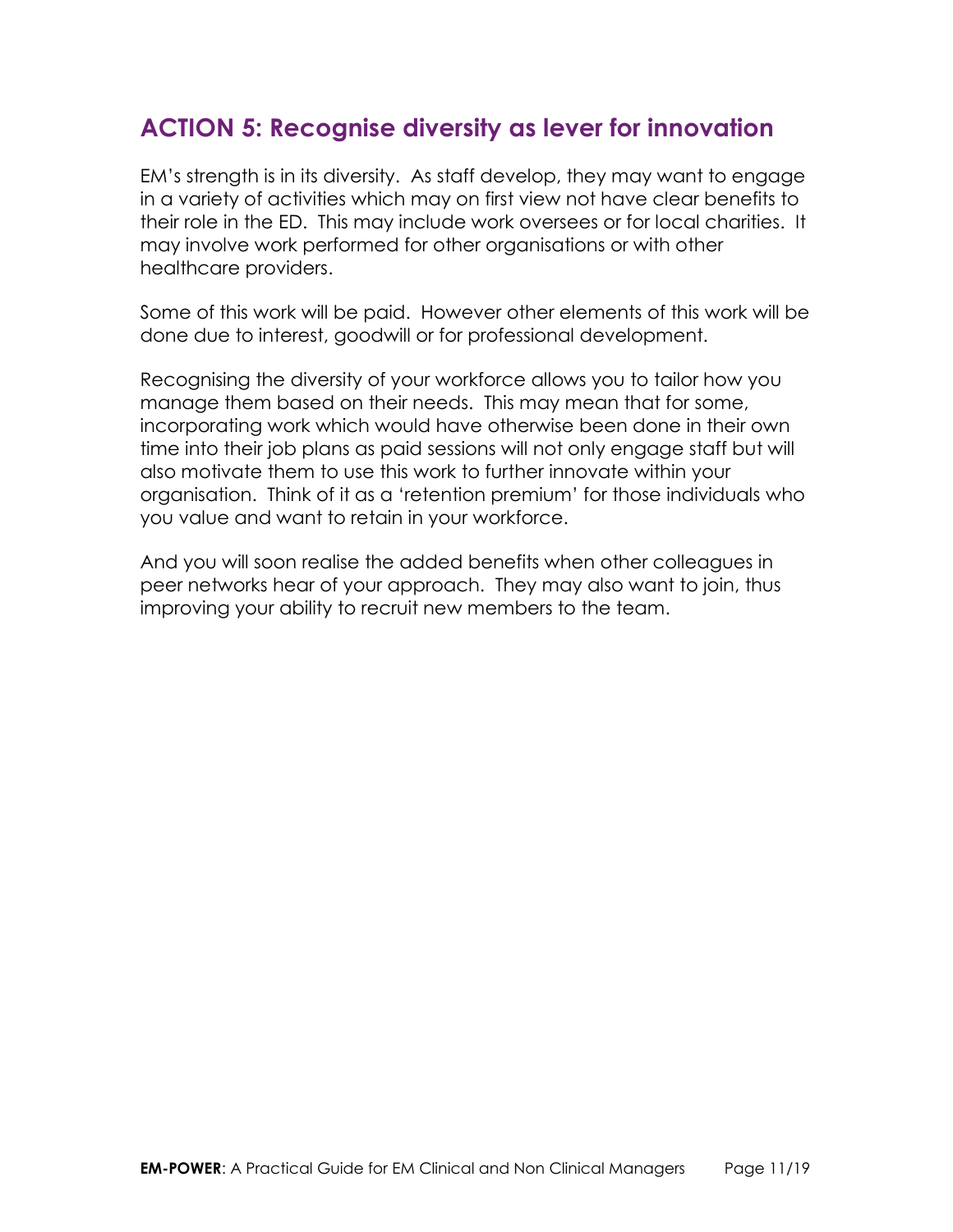# <span id="page-12-0"></span>**ACTION 6: Develop your flexible infrastructure**

A further way to engage your staff is to allow them the flexibility to work in different ways and in different environments which then supports their individual needs.

Developing remote working offices for staff when they are on admin time to give them the headspace to get creative and innovate can lead to great things happening. Develop your IT infrastructure to allow access to virtual desktops so that they can access trust information in a remote environment which takes them away from the intense setting of the ED.

For ED staff, having consistent access to safe spaces where they can 'switch off' and decompress is also critical. This has led to the development of ED SPAs in some departments. Find out what works for your team and use your skills to negotiate access to these spaces or environments for them.



### **Key resource**

Please refer to The ED Spa. Welln[ess and Support in #Virchester. St.Emlyn's](http://www.stemlynsblog.org/the-ed-spa-wellness-and-support-in-virchester-st-emlyns/) for more information on safe spaces within an ED.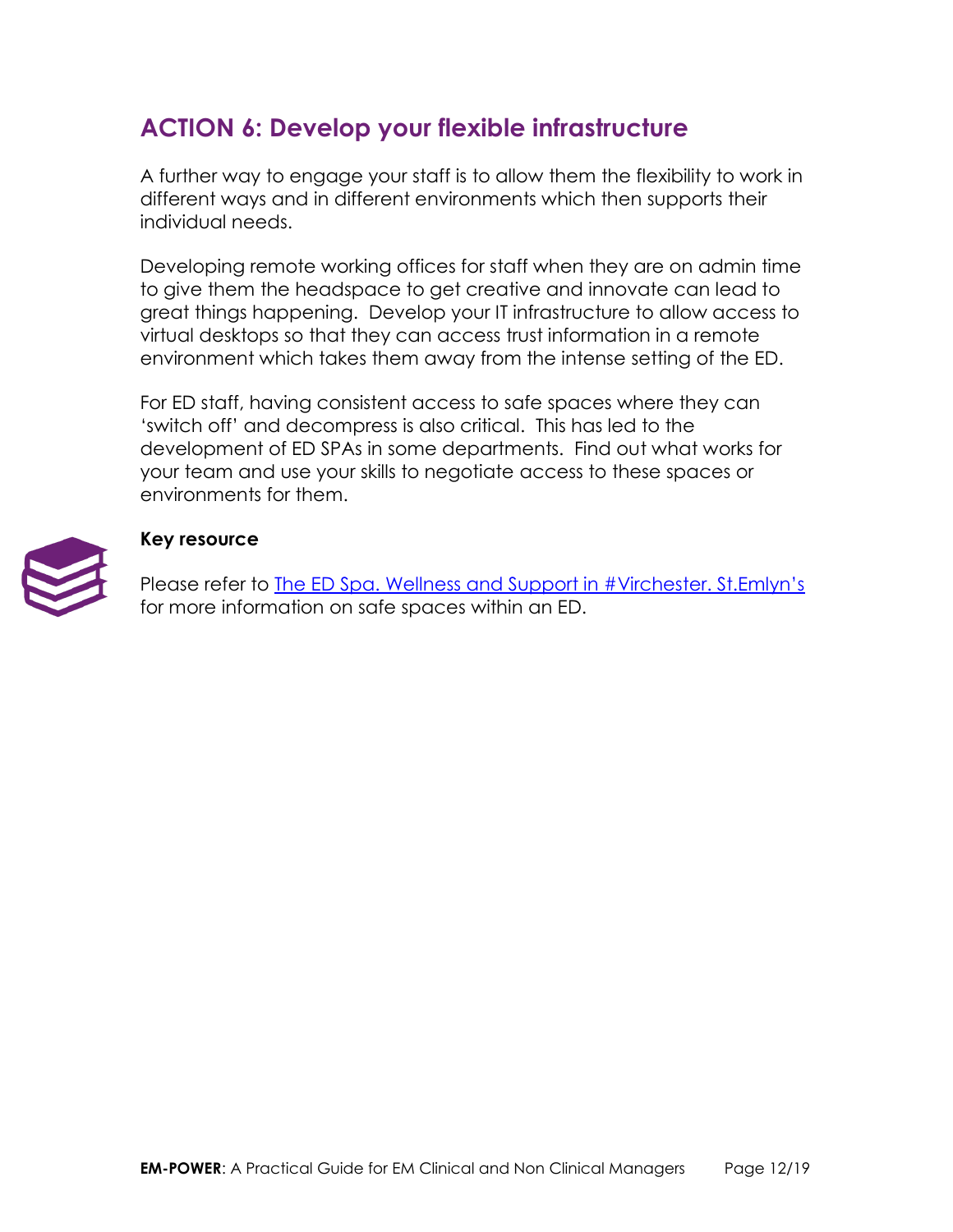# <span id="page-13-0"></span>**ACTION 7: Coach for success**

Having a 'coach' – an experienced leader or confidante you can bounce ideas off to sense check that you are heading in the right direction is worth its weight in gold.

Think about this as part of your offer of a 'retention premium'. Your staff will find having a coach invaluable to talk about difficult situations at work and to figure out a way forward. They may also use this to guide their professional and career development.



### **Key resource**

Please see [Coaching](https://www.fmlm.ac.uk/programme-services/individual-support/coaching) for more information on an effective method to help individuals and teams to develop and enhance their leadership and management ability.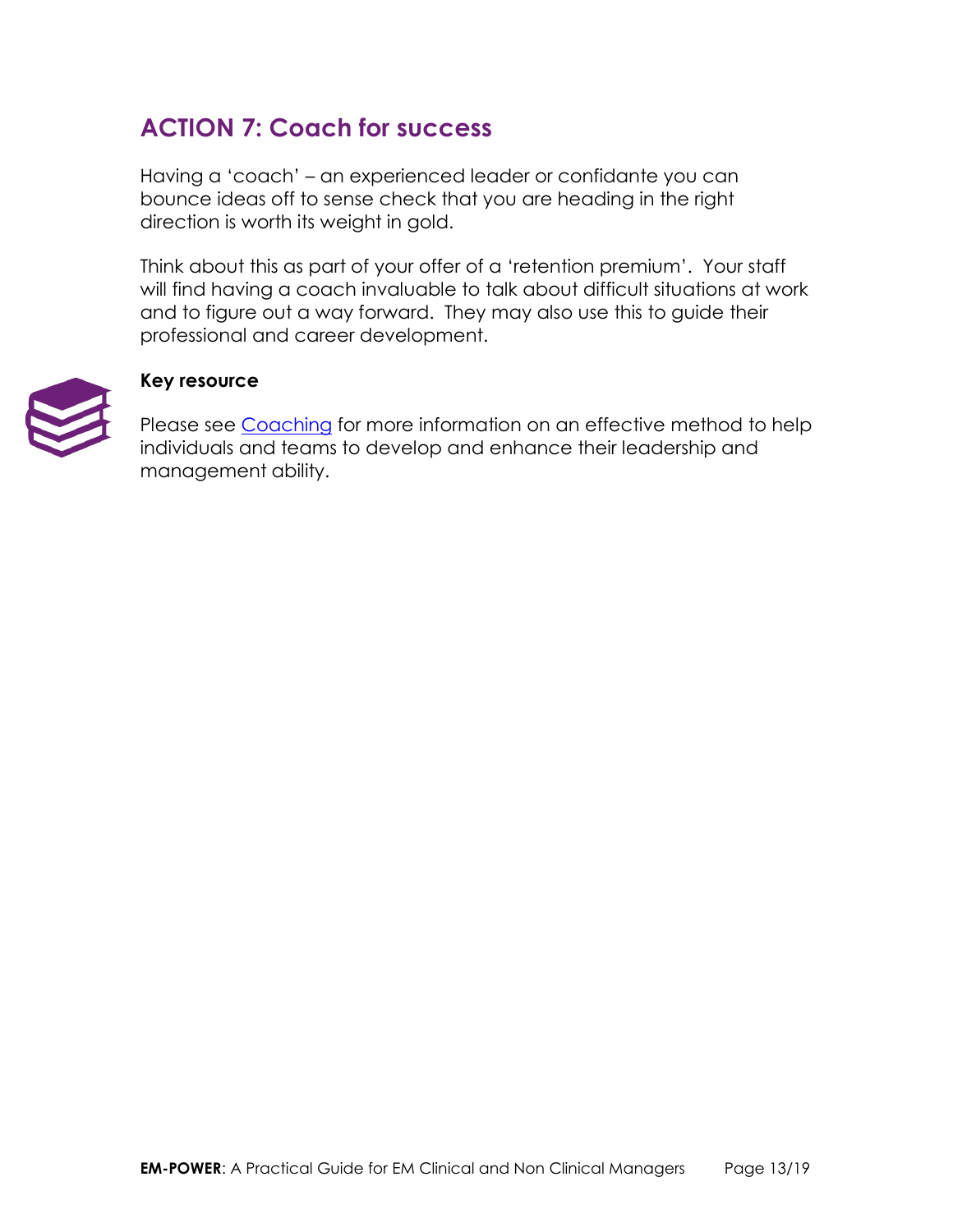# <span id="page-14-0"></span>**EM-POWER MANAGER – Support you will need**

To be an **EM-POWER MANAGER**, you will need the support of your organisation in accessing bespoke coaching solutions both for your team but more importantly for yourself. Coaching can really help you maintain a clear head and keep your perspective when working within Urgent & Emergency Care. In this environment with its high patient numbers, surges in demands and intense scrutiny of 'performance' it is very easy to get sucked into the world of performance, numbers and breaches – and forgetting that there are patients at the centre of this maelstrom.

As a leader in this environment, people will be looking to you to role model the behaviours that you expect to see in them. This is one area where a 'do as I say, not as I do' approach will not work. Instead, you will need to treat those who work for you, with you and those you work for all with respect. This can often seem like an impossible balance however good professional coaching sessions on a monthly, six weekly or quarterly basis can help you reset, refocus and refresh your approach to leading and managing your service.

Remember – stay patient focussed and make sure this remains front and centre while also understanding and acknowledging other perspectives. A good way to start leading in a patient facing way is by using case studies in an illustrative manner in monthly business meetings with other clinical or non-clinical staff.



### **Key resource**

Please see [Patients' Stories Videos](https://www.hse.ie/eng/about/who/qid/person-family-engagement/resourcesqid/patients-stories-videos.html) for more information regarding the use of the patient's voice as a continuous improvement tool.

Of course, when working as an ED Clinical or non-clinical lead, you will also need data at your fingertips in order to manage, monitor and track your service in terms of its quality and safety indicators. Use contacts within your organisation to get your 'best data' – that data which triangulates with what the patient and staff experience is, to tell the true story of what is happening in your service. This will help you to get to the root causes in order to target your quality improvement initiatives to the right area.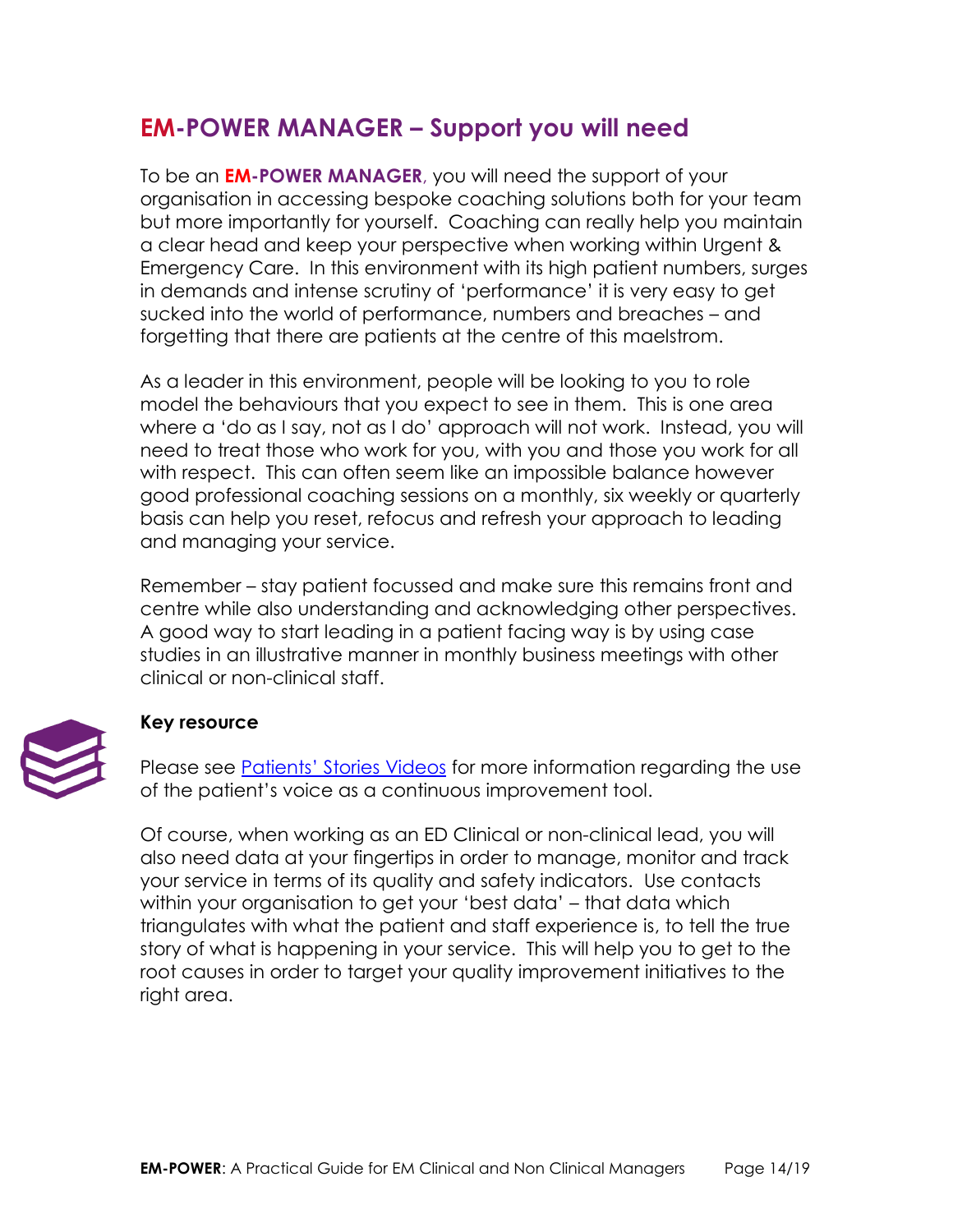

### **Key resource**

Please see [Emergency Care Waiting Times](https://www.health-ni.gov.uk/sites/default/files/publications/health/hs-niwts-ecwt-interactive-q3a-18-19.html) for more information and facts on ED data

Lastly, you will need your organisation's full support and backing to implement those changes to rotas, job plans and infrastructure which your team need. You need to champion a flexible approach to job planning with bespoke 'tariffs' for programmed activities (i.e. two hours per PA) and rotas (with annualisation and decreasing out of hours work for those on longer rotations or those more senior). You will need their support to agree increasing supporting professional activity time for staff as they progress in their careers from training to retirement and access to IT and infrastructure so that staff can use information remotely in order to allow 'off-site' working.

These seemingly small changes can make a big difference to how your staff feel when they are providing frontline patient care. Giving them the flexibility to work in a way and in an environment that suits them will provide them with valuable time to rest, recover and recuperate in preparation for their next shift on the shop floor.



### **Key resources**

Please see [Amendment to the National Consultant Contract in Wales](http://www.wales.nhs.uk/sites3/documents/433/Nat_Consultant_Contract.pdf) for information on the full time consultant contract in Wales which typically has seven sessions for direct clinical care and three for supporting professional activities.

Please see [RCEM Supporting Professional Activities](https://www.rcem.ac.uk/docs/Workforce/RCEM_SPA%20Policy_FINAL%202018.pdf) for the Royal College of Emergency Medicine's position on what it considers an appropriate number of SPAs, to be included in the job plan of any advertised Emergency Medicine consultant post**.**

For information on the Training Standards Committee agreed minimum SPA time for trainees please see TSC recommendations for SPA time for EM [trainees.](https://twitter.com/emtacommittee/status/1045729363856117761)

Please see [Resources](http://www.csmen.scot.nhs.uk/resources/) for information from the Clinical Skills Managed Educational Network on remote access to training.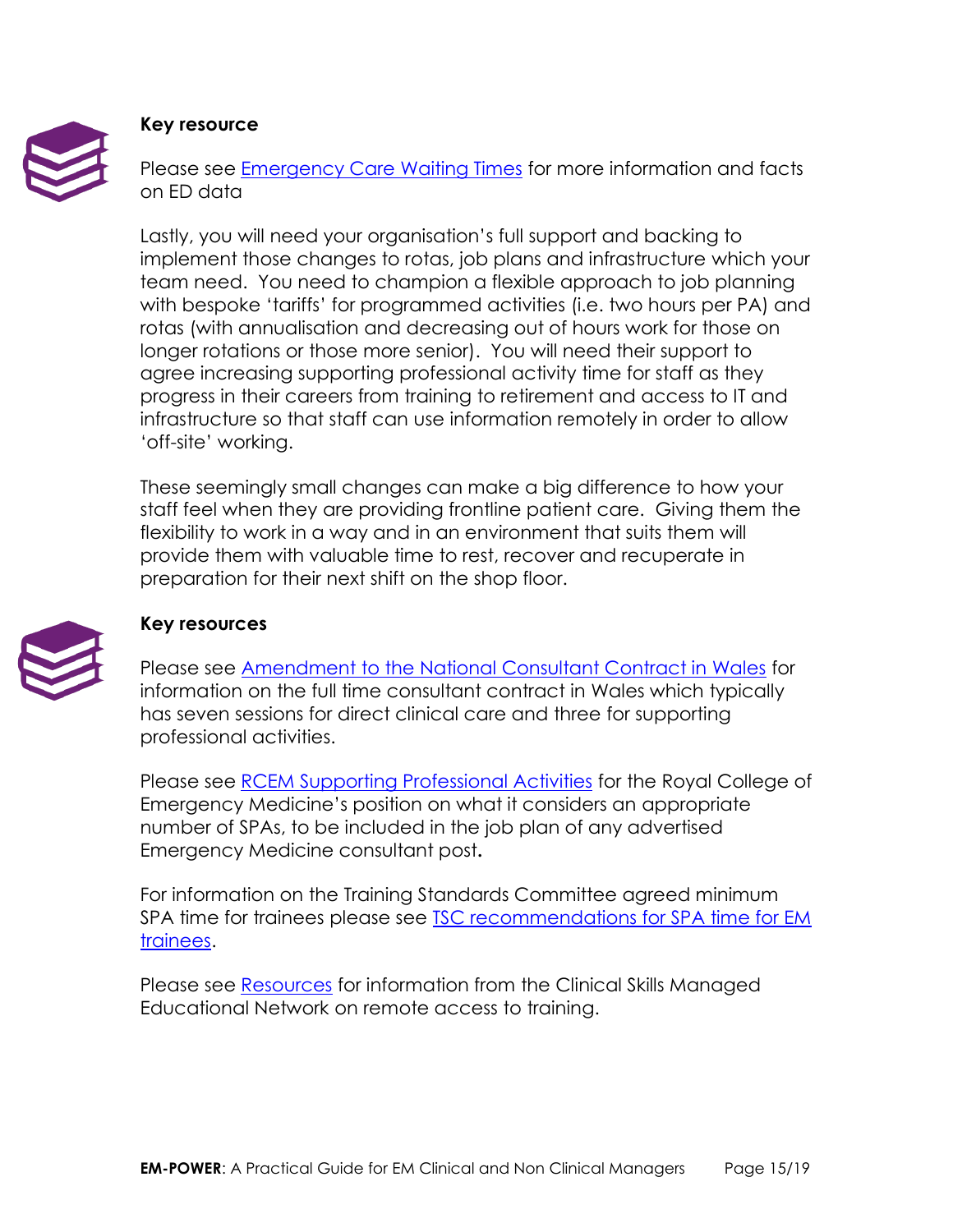# <span id="page-16-0"></span>**EM-POWER endnotes**

So that's your SUPER SEVEN.

Below are a few more pointers which will help you weather the storm should the pressures in your ED increase.

- Make sure you have clear systems and processes in place so that with each rotation of staff, everything is planned, and systems have the ability to withstand any last-minute hiccups. Make sure all rotas, training events and leave are confirmed every 6 weeks. These arrangements can then be tracked in your weekly operational meetings.
- Make sure you have robust governance processes with clear track and trigger systems. Be inquisitive. Seek and find those low-level signals which if you triangulate them further, give you a heads up on a bigger issue. These may rock the stability of your service if they are allowed to grow. So, nip them in the bud early.
- If your staff have a lot of demands placed on them, you need to provide them with the equivalent level of support (proportionality is important as extreme demands on staff require herculean amounts of support from you). If you can't provide support in terms of staff or resources, make sure they have the flexibility and autonomy to work 'their way'. In addition, they mustn't be hauled over the coals if they use their initiative in a difficult situation and things do not go to plan - so context is important. Think about the demands being placed on your staff and ask yourself what support they have or need and whether they have the appropriate degree of flexibility to do it 'their way'.
- Appraisal discussions are key points at which individual needs can be picked up. At other times, be approachable and visible. Informal discussions are hugely important in helping you check in with your staff about how they are. Use the 'Ask twice' approach <https://www.time-to-change.org.uk/support-ask-twice-campaign> as staff may be reluctant to speak to 'their boss' about their true feelings in the first instance.
- Repeated signals from different people may be a way of identifying a wider team issue. Team meetings can help you gauge where your team are and whether they need help. This 'help' may be in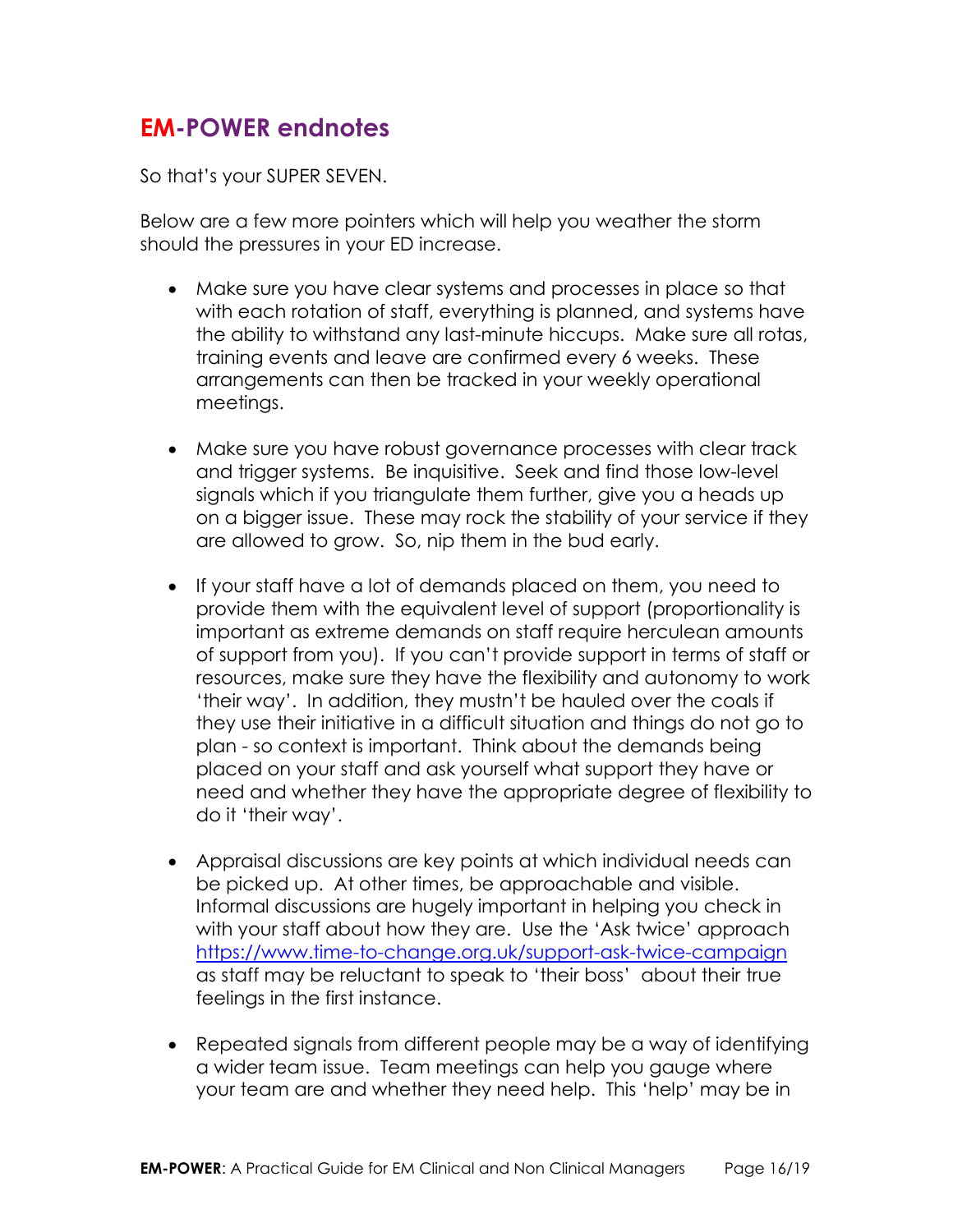the form of subtle wellbeing information and signposting. Or it could be a social event to help raise team spirits.

- Other signals such as poor patient experience surveys, reports of poor shift or area leadership and poor performance may mean that rather than individuals being 'bad', they need guidance and development from those they trust in a way which really allows them to achieve their potential. A wider, more nuanced, reflective approach to professional development may be more appropriate rather than formal, didactic, skills-based training. These less structured, more creative, more reflective activities may help with the development of higher skills such as leadership, intuition and foresightedness. Some people just need headspace. And when they have this, they flourish.
- And when you see good things, celebrate them. All too often, the main contact point between EM staff and their managers is when things go wrong. You can change this by celebrating excellence and promoting good practice when you see outstanding things happening within your team.
- As an EM manager you are in a privileged position to take your team on an amazing journey. It will help you too as you develop into a more amazing version of your true self. Therefore, learn as a team. This will help you achieve great things - together.

*If you treat an individual as he is, he will remain how he is. But if you treat him as if he were what he ought to be and could be, he will become what he ought to be and could be – Goethe.*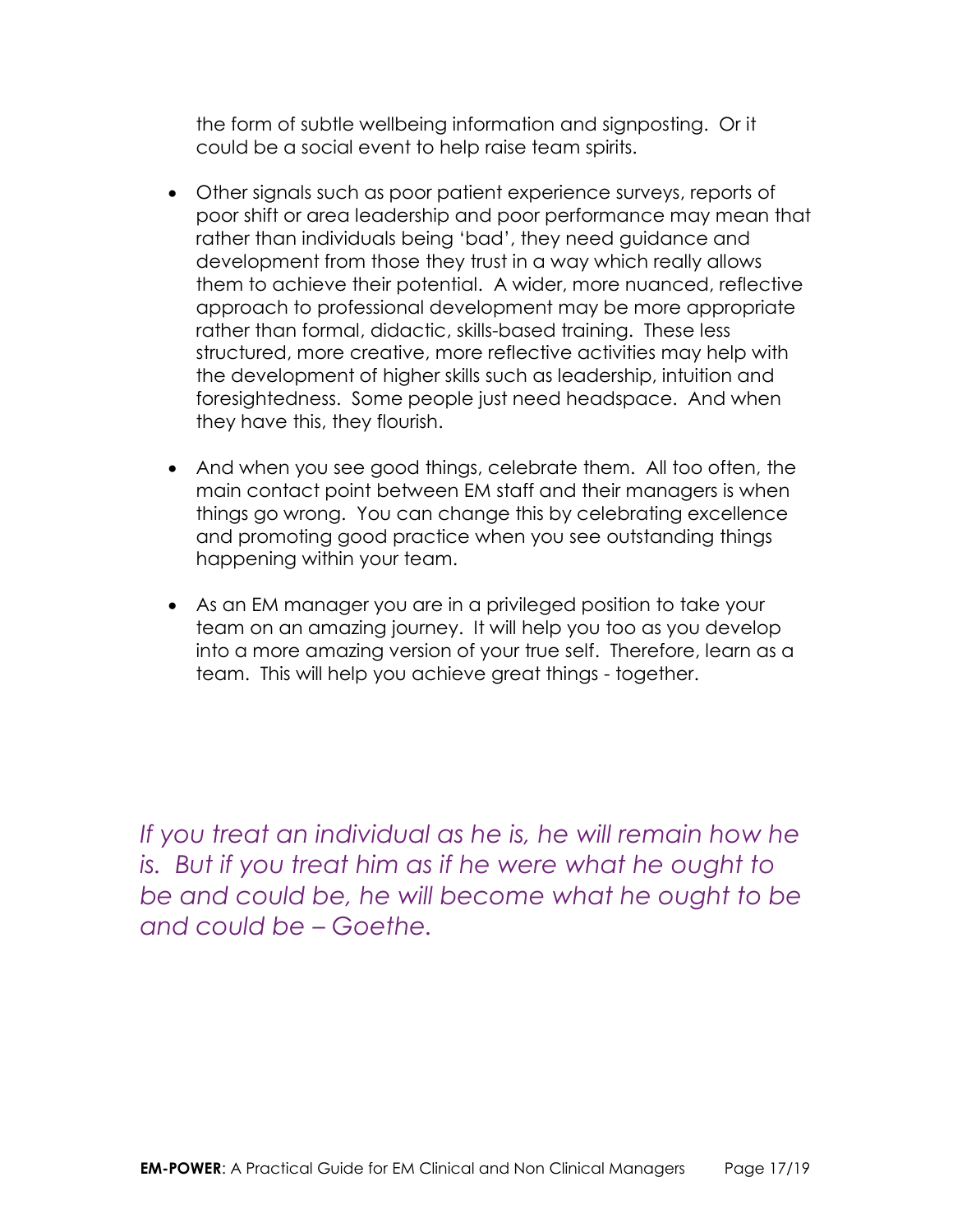# <span id="page-18-0"></span>**About this document**

### <span id="page-18-1"></span>**Authors**

Sunil Dasan and Richard Wilson.

First published in April 2019.

### <span id="page-18-2"></span>**Acknowledgements**

RCEM Sustainable working Practices Committee.

### <span id="page-18-3"></span>**Review**

Usually within three years or sooner if important information becomes available

### <span id="page-18-4"></span>**Conflicts of Interest**

None

### <span id="page-18-5"></span>**Disclaimers**

The College recognises that patients, their situations, Emergency Departments and staff all vary. This guideline cannot cover all possible scenarios. The ultimate responsibility for the interpretation and application of this guideline, the use of current information and a patient's overall care and wellbeing resides with the treating clinician.

### <span id="page-18-6"></span>**Research Recommendations**

None

### <span id="page-18-7"></span>**Audit standards**

None

### <span id="page-18-8"></span>**Key words for search**

Engagement, retention, workforce, sustainability, guideline